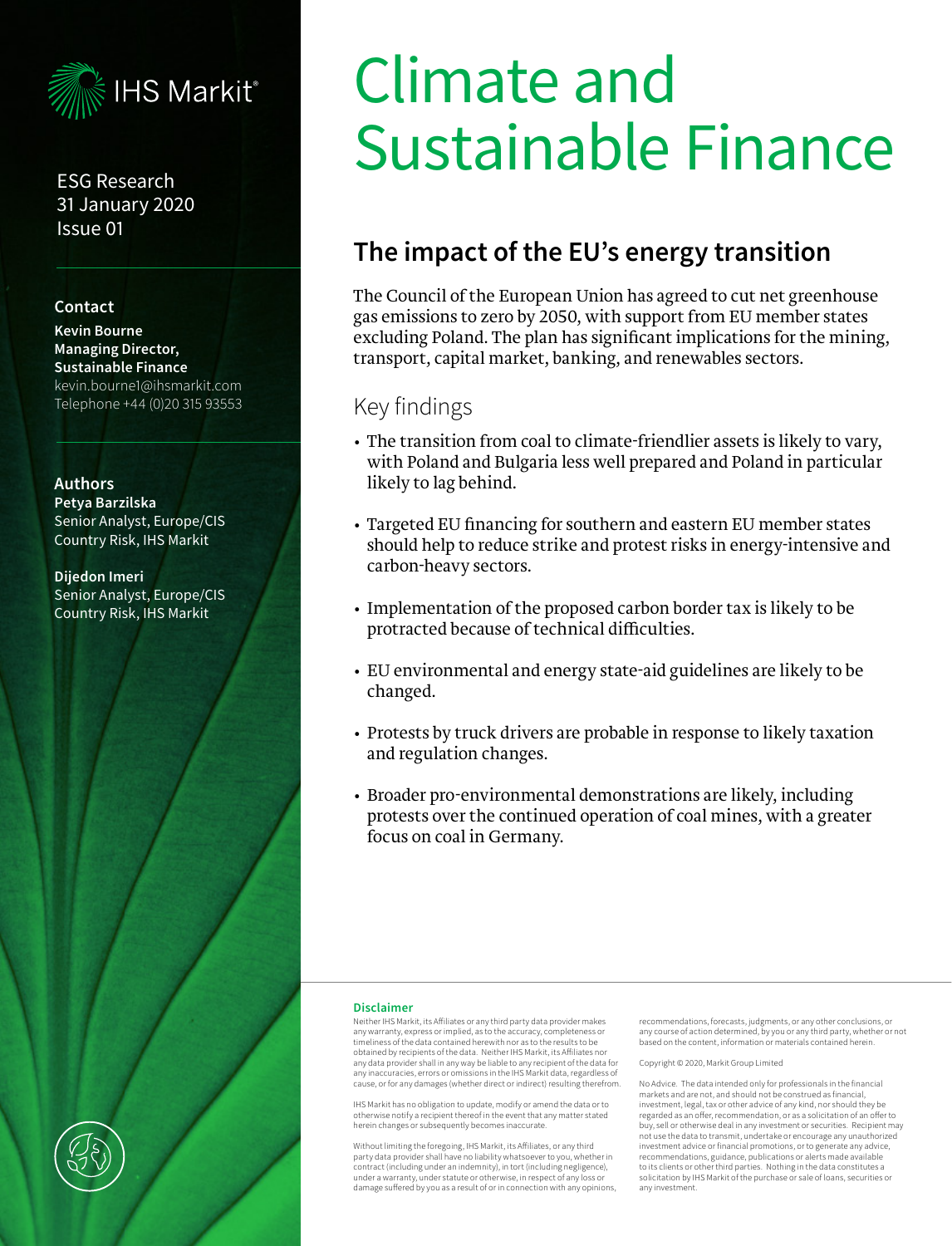European Commission President Ursula von der Leyen presented the European Union's "Green New Deal" on 11 December. This comprises a set of proposed policies and legislation seeking to overhaul EU institutions and to structure funding to catalyse "green" investments, ushering in a carbon-neutral economy. The cornerstone of the plan is a proposed law to make a target of zero net greenhouse gas emissions by 2050 legally binding. The plan aims to build on previous global and national initiatives, including the 2015 Paris Agreement and rne plan anns to bund on previous global and national initiatives, including the 2013 Paris Agreement and<br>net-zero-emissions targets already introduced by Denmark, France, and the United Kingdom, to make Europe the first carbon-neutral continent. However, progress towards a carbon-neutral economy is fraught with political difficulties and has revealed a fault line between western and eastern EU member states. The EU's decarbonisation plan would damage coal-based electricity producers, as well as the automotive and other energy-intensive industries, particularly in Central and Eastern Europe. According to industrial trade unions, energy-intensive industries, particularly in Gentral and Eastern Europe. According to industrial trade di<br>the transition therefore needs to be accompanied by measures to mitigate the effect on employment in and changes one controlled



Czechia, Hungary, and Poland argued that the EU must allocate additional financing to support the transition to a "climate-neutral" economy in their countries. Czechia and Hungary accepted the 2050 target announced by the Council on 12 December. Poland, however, warned that it still could not commit to the target. The  $\tilde{E}$ Council will review the EU objective for a climate-neutral economy again in June 2020. In any case, the EU is counter will review the EO objective for a chillate heutral economy again in June 2020. In<br>likely to continue with its new policies, including new proposals to cut gas emissions. and Eastern Europe. According to industrial trade unions, the transition therefore needs to be accompanied by

To achieve its wider goals, the Commission's plan involves redesigning EU institutions and rechannelling in a f<br>EXEC on the effective on the effective on the effective regions. EU funds to reduce the negative economic impacts of moving towards a carbon-neutral economy. Key policy instruments include the establishment of a "Just Transition Fund" (JTF), a carbon border tax, and changes to state-aid rules. The ultimate success of the EU's Green New Deal will also depend on its ability to export this model through a global strategy incorporating international development, aid, and multilateral mediation.

However, the scope of this special report is restricted to the internal challenges facing the deal.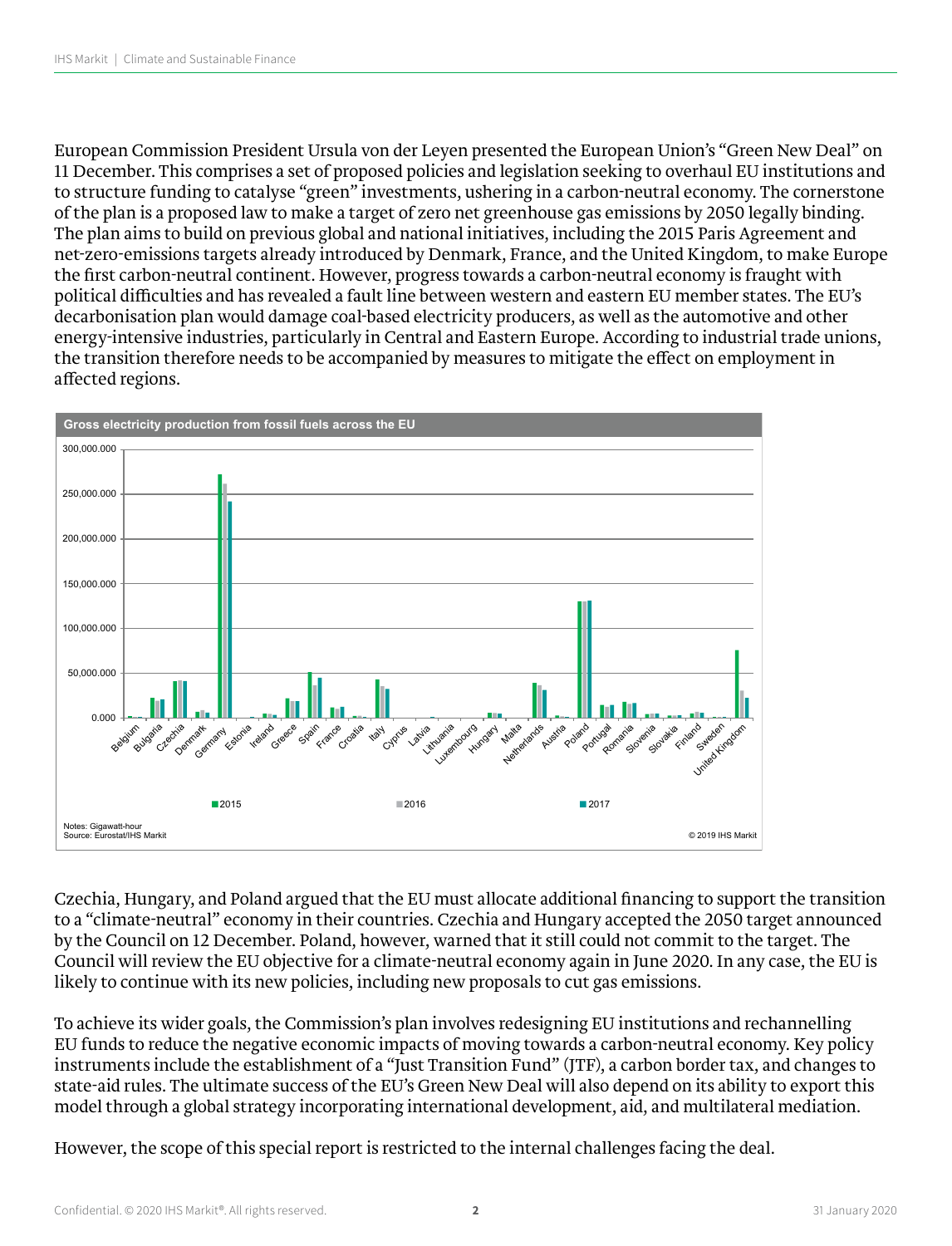The JTF, envisaged ultimately to mobilise EUR100 billion, will be one of the key instruments in the EU's energy transition to a carbon-neutral economy. It is likely that it will predominantly support eastern EU member states, including Poland and Hungary. The fund, which will also provide technical assistance to streamline energy transition projects, is especially likely to benefit the transition of coal-based and carbonintensive industries in regions that are already part of EU targeted initiatives. One such initiative is the 2017 knowledge- exchange "platform for coal regions in transition" involving regions from Czechia, Germany, Greece, Romania, and Spain. Regions in countries such as Bulgaria, Hungary, and Poland that have not been actively involved in climate risk mitigation assessment as part of EU-coordinated programmes appear less well prepared to utilise energy transition funds. They are also likely to require more time to implement policies that mitigate labour- market risks and increase labour availability for and migration to new industries such as renewables.

#### **Carbon border tax**

If the EU is to achieve carbon neutrality, the price companies pay for greenhouse gas emission permits issued under the Emissions Trading System (ETS) will have to rise. This threatens to undermine the competitiveness of European firms, which risk being undercut by imports from countries without taxes on carbon. To address this issue, von der Leyen's plan includes a proposal for a "carbon border tax" (CBT). The CBT would aim to make competition between EU firms and international rivals fairer by counterbalancing the differential between the price of carbon in the EU and that in other countries and regions. Although the proposal is expected to enjoy nominal support from most member states, wholesale implementation will be technically difficult given the globalisation of supply chains, which means that the components of final goods such as cars are often sourced under different carbon-pricing regimes. Moreover, given the vagueness of World Trade Organization (WTO) rules on the subject, the risk of litigation would increase, with the EU's trade partners likely to accuse it of protectionism. For this reason, it is likely that the CBT would be introduced only incrementally, starting with the more-polluting products such as steel and aluminium.



#### **State-aid rules and support for renewables**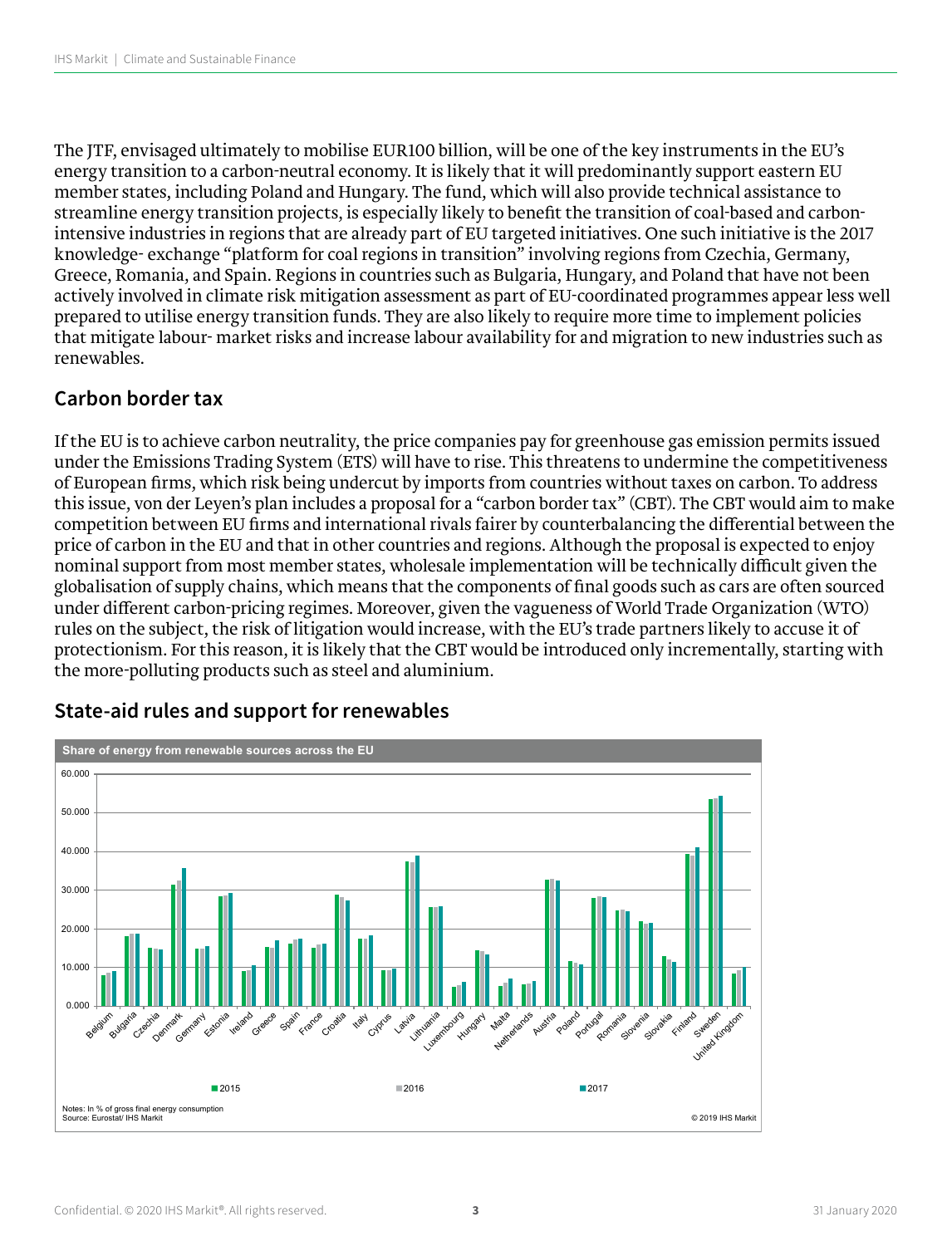To augment the effect of the JTF and European Investment Bank green investments, von der Leyen has promised to review state-aid rules, specifically the environmental and energy guidelines, by 2021. The aim is to allow governments more discretion to support renewable and clean energy projects directly.

One likely measure is to exempt such support from the calculations of member states' budget deficits, facilitating a green stimulus that would greatly benefit the development of renewable energy and generate jobs. The precise definition of what constitutes "green investment" and can therefore be subtracted from the budget deficit would be key to the success of such a measure. Failure to produce an exact taxonomy would increase the risk of governments seeking to include other types of public spending under this category to circumvent EU spending rules.

Another potential measure to stimulate green investments is the pooling of resources to produce crossborder value chains. The Commission has already approved EUR3.2 billion of state aid for the research and production of sustainable batteries to meet consumer demands for electric vehicles (EVs). Active assistance for eastern EU member states, which do not enjoy the same level of hi-tech agglomeration as their northern and western counterparts, would be crucial to spread such cross-border value chains across the bloc. This would include helping such states with the proper utilisation of funds and encouraging labour mobility to generate knowledge spill-overs.

Solar and wind power plant projects are likely to receive targeted EU financing and assisted support from national governments in the next five years. However, discrepancies are likely to arise across the EU over the effective implementation of strategies to develop renewable energy generation projects and the utilisation of funds in areas such as reconverting mines to renewable energy sources. The time taken for individual labour markets to adjust will also be uneven, increasing the risk of strikes and industrial action in key sectors.

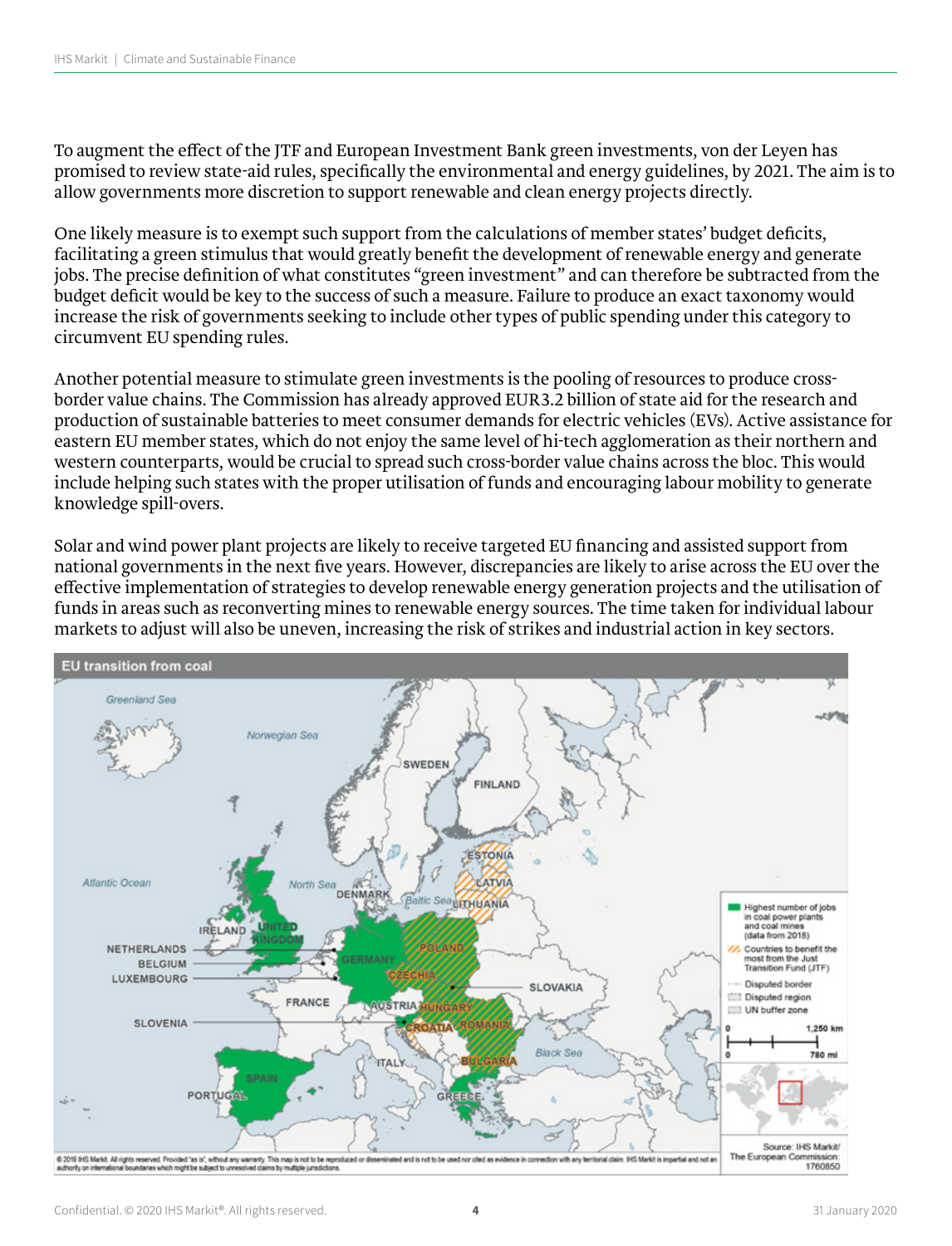#### **Labour strikes and socio-economic protests**

Targeted energy transition financing for southern and eastern EU member states in 2021–27 should reduce the risk of protests and strikes in coal-reliant sectors, but this reduction is likely to be uneven. According to the European Parliament, the decommissioning of coal mines would result in significant redundancies in Bulgaria, Czechia, Germany, Greece, Poland, Romania, Slovakia, Slovenia, and Spain. Plans envisage expanded funding for retraining programmes for coal workers, enabling them to be deployed in related industries such as renewables in coal-dependent regions.

The involvement of local authorities (such as in Czechia, Greece, and Slovakia) and of trade unions (such as in Greece and Spain) in programmes to phase out coal production should support a timely transition. For example, in September, Spanish trade unions succeeded in obtaining EUR250 million from the national government to fund workers' early retirement and retraining schemes related to the planned closure of 10 mines. Strike risks are also likely to remain low in Czechia and Slovakia, which have developed coal phase-out action plans at a national and local level.

The risk of strikes is greater in Bulgaria and Romania, where the national governments have yet to prepare national guidelines, including timelines, for the phasing-out of coal. These may well be drafted in 2020, but administrative inefficiencies and probable poor dialogue with trade unions in both countries threaten to increase strike risks once specific phase-out plans are tabled. Strikes in Romania are likely to affect production at the Oltenia Energy Complex, which could be disrupted for a few days, as occurred in January 2019. In Bulgaria, workers in the mining and coal-powered industries are likely to organise short or day-long strikes and peaceful protests in Sofia, as in previous years.

The threat of protests and strikes by the very strong coal trade unions in Poland, which depends heavily on coal production, is likely to slow down the implementation of coal phase-out measures there. The risk of strikes in Poland's coal sector, low at present given the government's support for the sector, is likely to increase if the government, pressured by the rest of the EU, adopts concrete steps and a timeline to 2040 for the decommissioning of coal mines and coal-powered plants, or if the cost of coal production increases as a result of changes in EU-wide regulations. Strikes in Poland are likely to be peaceful, with initial "warning strikes" usually lasting a few hours. Protests would probably attract thousands of workers given the number employed in this sector in the country (coal mines in the Silesia region employ around 80,000 people).

The transport sector is also likely to attract increased attention within the climate-change policy debate. This is very likely to lead to changes in the next five years to the taxation and regulation regime affecting the transport sector and car manufacturing. The European Environment Agency has stated that harmful emissions from transport have been rising since 2014. EU policy-makers are likely to push for the adoption of lower carbon dioxide (CO2)-emission solutions in the transport sector, favouring EVs for public and long-haul road transport, while looking to reduce diesel and increase biofuel consumption.

The Commission has proposed the inclusion of road transport in the ETS. Given the complexities over who will bear the costs (car owners, car manufacturers, or fuel suppliers) and other related matters, the inclusion of the transport sector in the ETS is unlikely in the five-year outlook. However, this and other proposals to reduce the environmentally damaging impact of the transport sector are likely to prompt protests by road hauliers, especially those in international road haulage, in Bulgaria, France, and Poland. Road transport is particularly important for eastern EU member states such as Bulgaria, Lithuania, Poland, and Romania, while truck drivers have blocked roads over rising fuel prices in France and Portugal in the past few years, most recently in November in the case of the former. Eastern EU member states are also likely to attempt to block environmentally focused proposals affecting the transport sector in the European Parliament and the Council of the EU.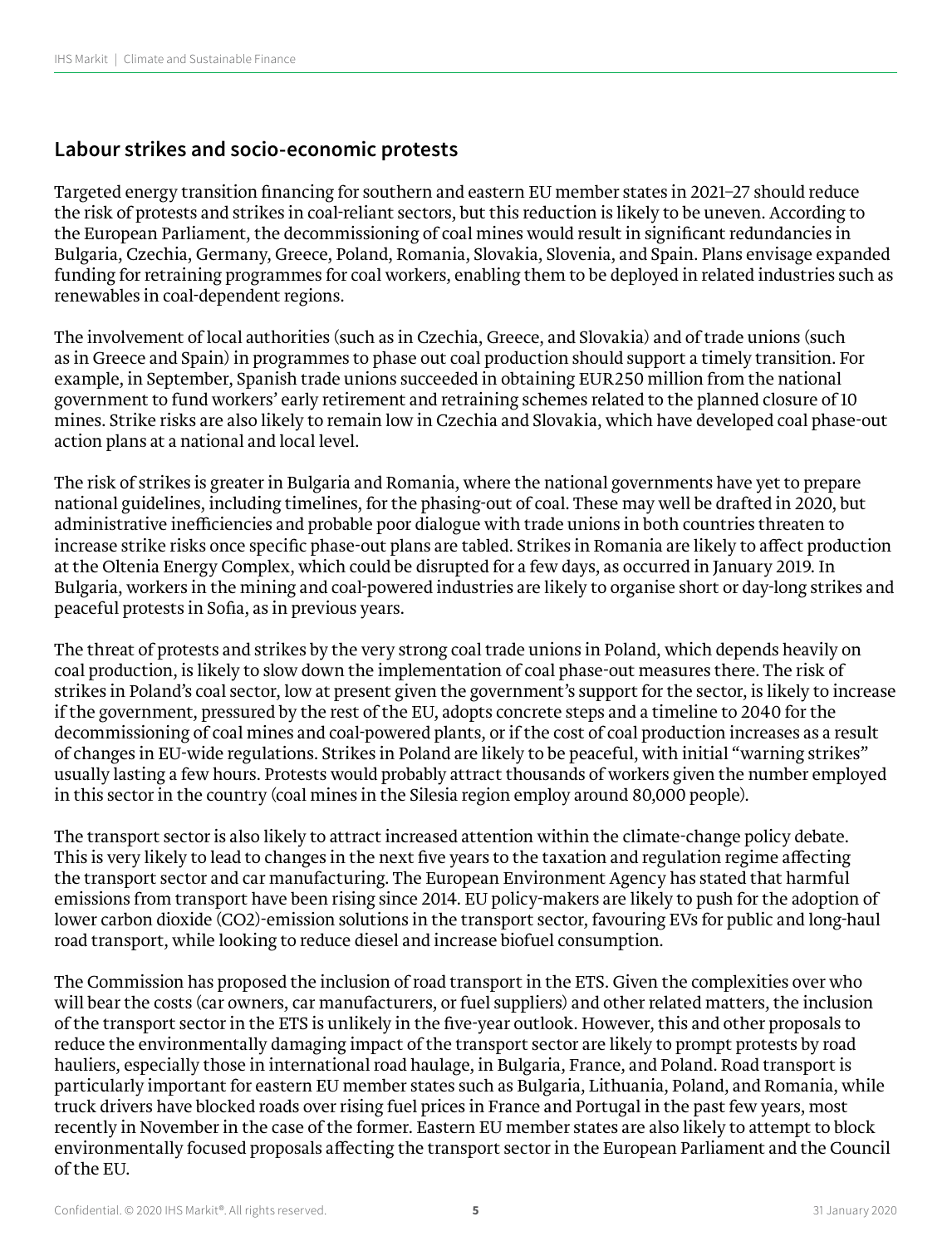

## **Polandish and Romania, which drivers have blocked roads over rising fuel prices in France and Portugal in France and Portugal in France and Portugal in France and Portugal in France and Portugal in France and Portugal in**

The phasing out of coal mines and coal-powered plants is likely to be gradual and uneven across the EU. Spain,<br>Case of the transport of the transport sector in the Case of the transport sector in the EU. Spain, for example, has pledged to phase out coal completely by 2030 compared with 2038 in Germany, while Poland is more likely to table plans for closure after 2040. The governments in Poland and Romania are likely to delay any initial phasing-out plans beyond the five-year outlook to reduce the probable threat of protests and strikes. This, in turn, is very likely to prompt environmental protests against coal mine operations by international and local organisations such as Greenpeace within the next two to five years. In November, more than 1,000 protesters organised by the local "End of the Road" group disrupted operations at several coal mines in Germany. In May, Greenpeace activists protested in Warsaw over the Polish government's lack of proposals to for example, has pledged to phase out coal completely by 2030 compared with 2038 in Germany, while Poland phase out coal, while in April hundreds of Czech, German, and Polish environmental activists demonstrated phase out coal, while in April numities of exectit, elemant, and Folish environmental activists demonstrated<br>against the expansion of a mine in Bogatynia, Lower Silesia (Poland). Such demonstrations, attended by several hundred people on average, are very likely in Germany (across Brandenburg, North Rhine-Westphalia, Saxony, and Saxony-Anhalt) and, with smaller attendances and less frequency, Czechia (Prague, North Bohemia), in this, in this very likely to prompt environmental protests and the coal mine operations by international and the coal Greece (Western Macedonia), Poland (Silesia region, Warsaw), Romania (Bucharest), and Spain (Castile and León region). Demonstrators are likely to block roads around coal mines and will occasionally provoke counterdemonstrations by coal miners, particularly in Greece, Romania, and Spain. the past few years, most recently in November in the case of the former. Eastern EU member states are also

> There is also an elevated likelihood of protests relating to hydropower plants. Environmental NGOs see such facilities as damaging to the environment and argue that they should not be considered as a source of green energy. Peaceful demonstrations against existing facilities or the development of small hydropower plants are likely in Greece, Portugal, Romania, and Spain. Environmentally motivated demonstrations against nuclear facilities are also likely, affecting Bulgaria (over plans for the development of a nuclear power plant at Belene), France (where there were protests in 2018 over a nuclear waste facility), and Poland (over plans for the development of a nuclear power plant, the location of which is yet to be determined).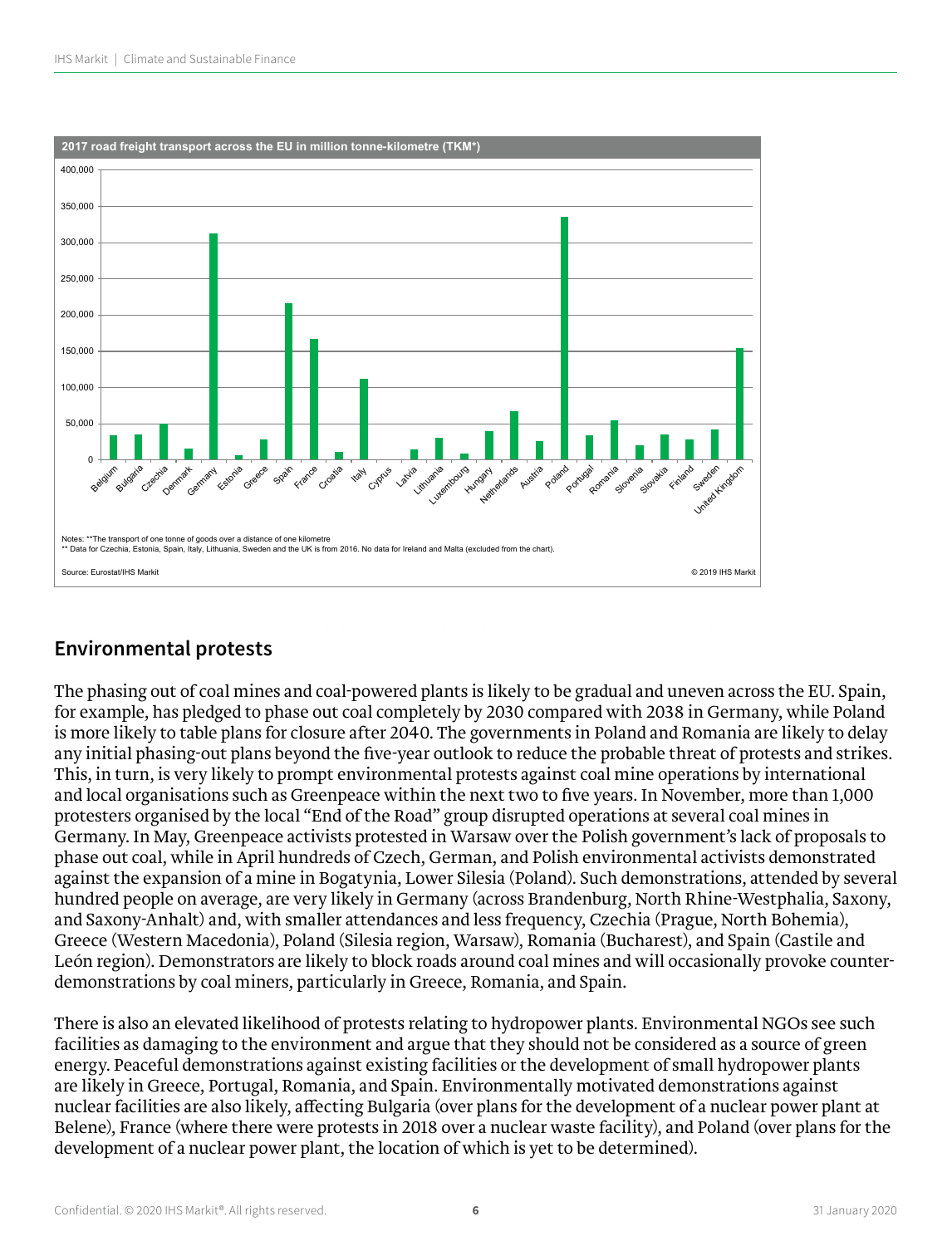### **Outlook and implications**

The Polish government is moderately likely eventually to support the 2050 carbon-neutral target. It is likely to take this step to qualify for funds for the modernisation of its industry towards climate-friendlier options and the mitigation of transitional social impacts. For Poland to take this step, it is likely to require assurance that it would receive funds from the JTF.

The Commission and the Council will decide in 2020 how JTF funds will be allocated. As the Commission plans to increase support from the initially proposed fund of EUR5 billion to undertake the mobilisation of EUR100 billion (through the combination of the JTF and a Sustainable Europe Investment Plan), it is moderately likely that coal regions in Germany, Greece, and Spain will also receive transition financing. Despite the potentially enhanced financial support, energy transition in Bulgaria, Poland, Romania, and, to a lesser extent, Hungary is likely to be slower than in the rest of the EU. This is because of a lack of clear climate risk-mitigation and coal phase-out plans; disputes with labour unions in the coal sector; a significant dependency on coal, especially in the case of Poland; and inefficiencies in the absorption of EU funds, especially in the case of Romania.

Moreover, the institutional capacity to absorb pooled resources to create cross-border value chains will vary significantly across the EU, making it likely that the innovation, development, and application of cutting-edge green technology will continue to be concentrated in western and northern EU member states.

If member states decide to allocate funds from the JTF in the same way that money from the Cohesion Fund has previously been apportioned, this would be likely to generate new variations between EU member states over the use of such funds. Bulgaria, Romania, and Slovakia have, for example, displayed a lower capacity to deploy EU funds than elsewhere within the bloc. If coal-dependent member states such as Bulgaria, Czechia, Poland, and Romania change their national energy plans in the one-year outlook to incorporate the 2050 netzero target and clear intermediate goals, this would indicate a potentially greater preparedness to phase out coal power plants.

Environmental activism and protests are likely to continue in the coming years, especially in Belgium, France, and Germany. Such protests on the issue of climate change are likely to help sustain momentum for the implementation of the Commission's proposals, especially if they spread widely and on a large scale to eastern EU member states, including Bulgaria, Czechia, Hungary, Poland, and Romania.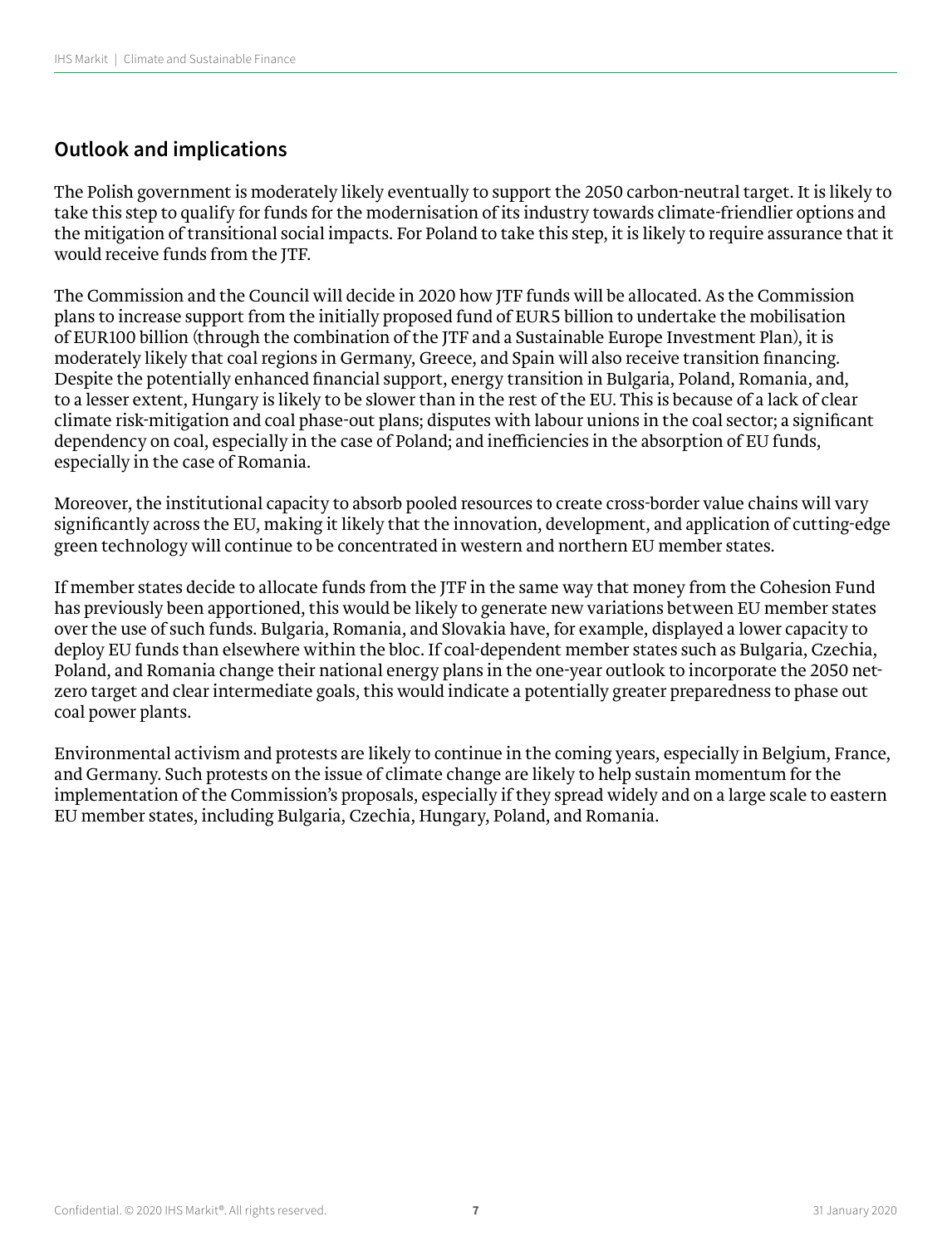## IHS Markit Customer Care

CustomerCare@ihsmarkit.com Americas: +1 800 IHS CARE (+1 800 447 2273) Europe, Middle East, and Africa: +44 (0) 1344 328 300 Asia and the Pacific Rim: +604 291 3600